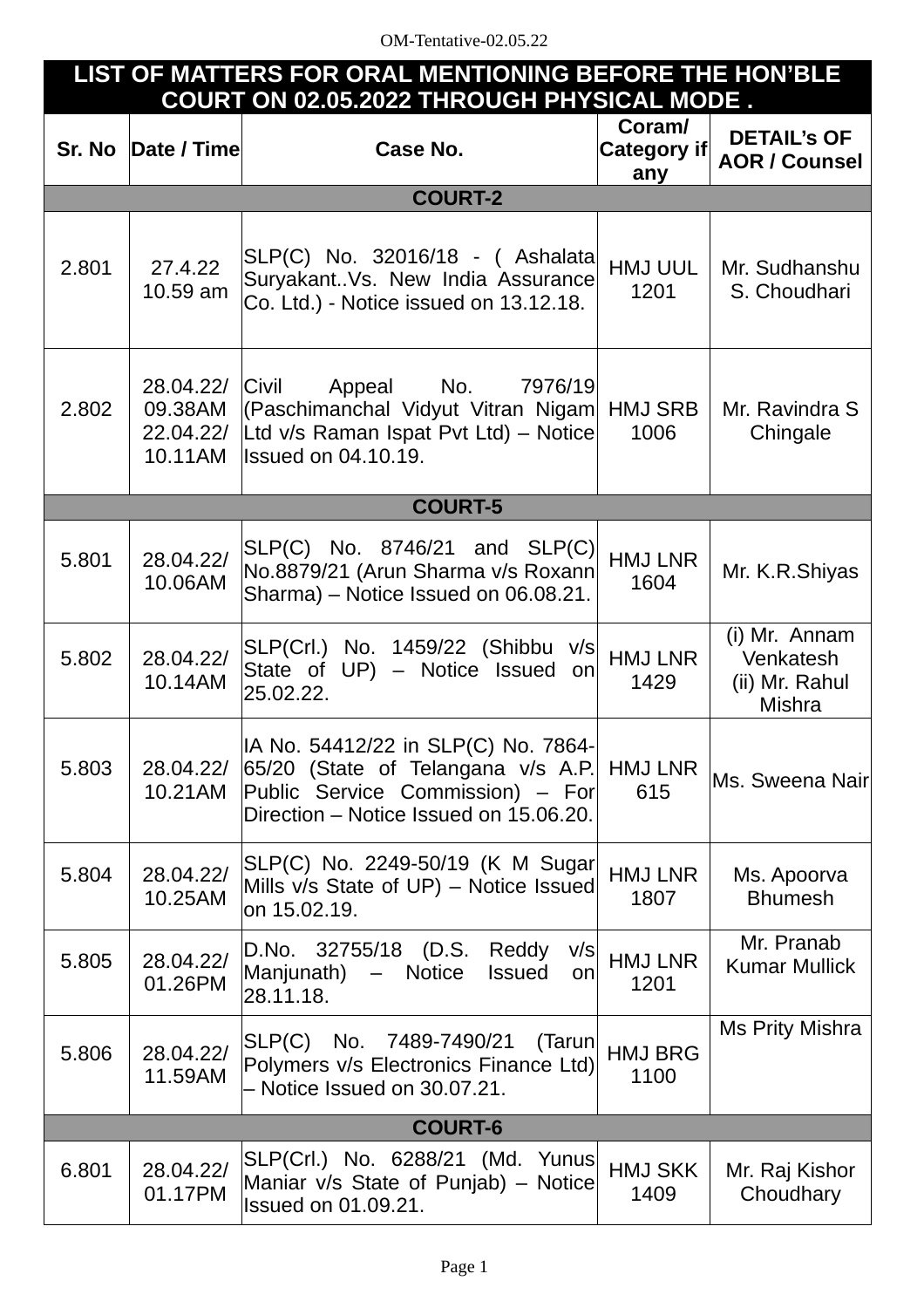| 6.802 | 28.04.22/<br>01.25PM | IA No. 34639/22 in CA No. 4979/21<br>(State of Telangana v/s K. Vidyasagar HMJ SKK<br>$\text{Reddy}$ ) – Leave granted on 23.08.21<br>- Application for Directions. | 604                    | Md. Irshad<br>Ahmad                 |
|-------|----------------------|---------------------------------------------------------------------------------------------------------------------------------------------------------------------|------------------------|-------------------------------------|
|       |                      | <b>COURT-7</b>                                                                                                                                                      |                        |                                     |
| 7.801 | 28.04.22/<br>11.35AM | SLP(Crl.)<br>No.<br>3337/21<br>(K.R.<br>Kasabhag v/s State of Karnataka) -<br>Notice Issued on 29.04.21.                                                            | <b>HMJ SAN</b><br>1414 | Mr. Akshat<br>Shrivastava           |
|       |                      | <b>COURT-8</b>                                                                                                                                                      |                        |                                     |
| 8.801 | 28.04.22/<br>10.36AM | SLP(Crl.) No. 8917/19 (Dilip<br>М.<br>Jaiswal (d) thr. Lrs v/s Satish<br>Notice<br> Gangaram) –<br><b>Issued</b><br>on<br>04.10.19.                                 | HMJ IB<br>1429         | Mr.<br>Shashibhushan<br>P Adgaonkar |
| 8.802 | 28.04.22/<br>12.02PM | SLP(Crl.) No. 2938/22<br>(Ramesh)<br>Kumar v/s State of Haryana) – Notice<br><b>Issued on 07.04.22.</b>                                                             | HMJ IB<br>1409         | Mr. Pratap Singh<br>Gill            |
| 8.803 | 28.04.22/<br>12.41PM | IA No. 81741/21 in SLP(C) No.<br>$27679/18$ (Gopi v/s Ballabh Vyas) -<br>Vacating I/O $-$ Notice Issued on<br>11.10.18.                                             | HMJ IB<br>204          | Mr. K<br>Parameshwar                |
| 8.804 | 04.00PM              | 29.04.22/ CA No. 1102/21 + SLP(C) No. 5681-<br>84/21 + D No. 8721/21 (Rev. S.<br>Immanuel Devakadatcham v/s M. M.<br>Rajendran) – Notice Issued<br>on<br>12.04.21.  | HMJ IB<br>1705         | Mr. R. Ayyam<br>Perumal             |
| 8.805 | 10.58AM              | SLP(C) No. 16502/19 (M/s Keep in<br>28.04.22/ Touch Clothing Ltd v/s M/s Kriparth HMJ ASB<br>Leather Pvt Ltd) – Notice Issued on<br>26.07.19.                       | 1100                   | Mr. Nipun Joshi                     |
|       |                      | <b>COURT-9</b>                                                                                                                                                      |                        |                                     |
| 9.801 | 28.04.22/<br>10.09AM | Civil Appeal No. 2226/21 (Milan v/s)<br>M/s Mahindra Life Space Developers<br>$\lfloor$ Ltd) – Notice Issued on 01.07.21.                                           | HMJ VS<br>3801         | Mr. Ankur Mittal                    |
| 9.802 | 28.04.22/<br>11.02AM | IA No. 125515/21 in SLP(Crl.) No.<br>2674/15 (Ex.Capt Harmohindra Pal<br>Singh v/s State of UT) - For Direction<br>- Notice Issued on 30.03.15.                     | HMJ VS<br>1429         | Mr. Garvesh<br>Kabara               |
| 9.803 | 29.04.22/<br>11.47AM | SLP(C)<br>No. 846/22 (Sushma<br>Shivkumar Daga & Anr v/s Madhur<br>Kumar Ramkrishnaji Bajaj & Ors) –<br>Notice Issued on 28.01.22.                                  | HMJ VS<br>1100         | Mr. SHIRISH K.<br><b>DESHPANDE</b>  |